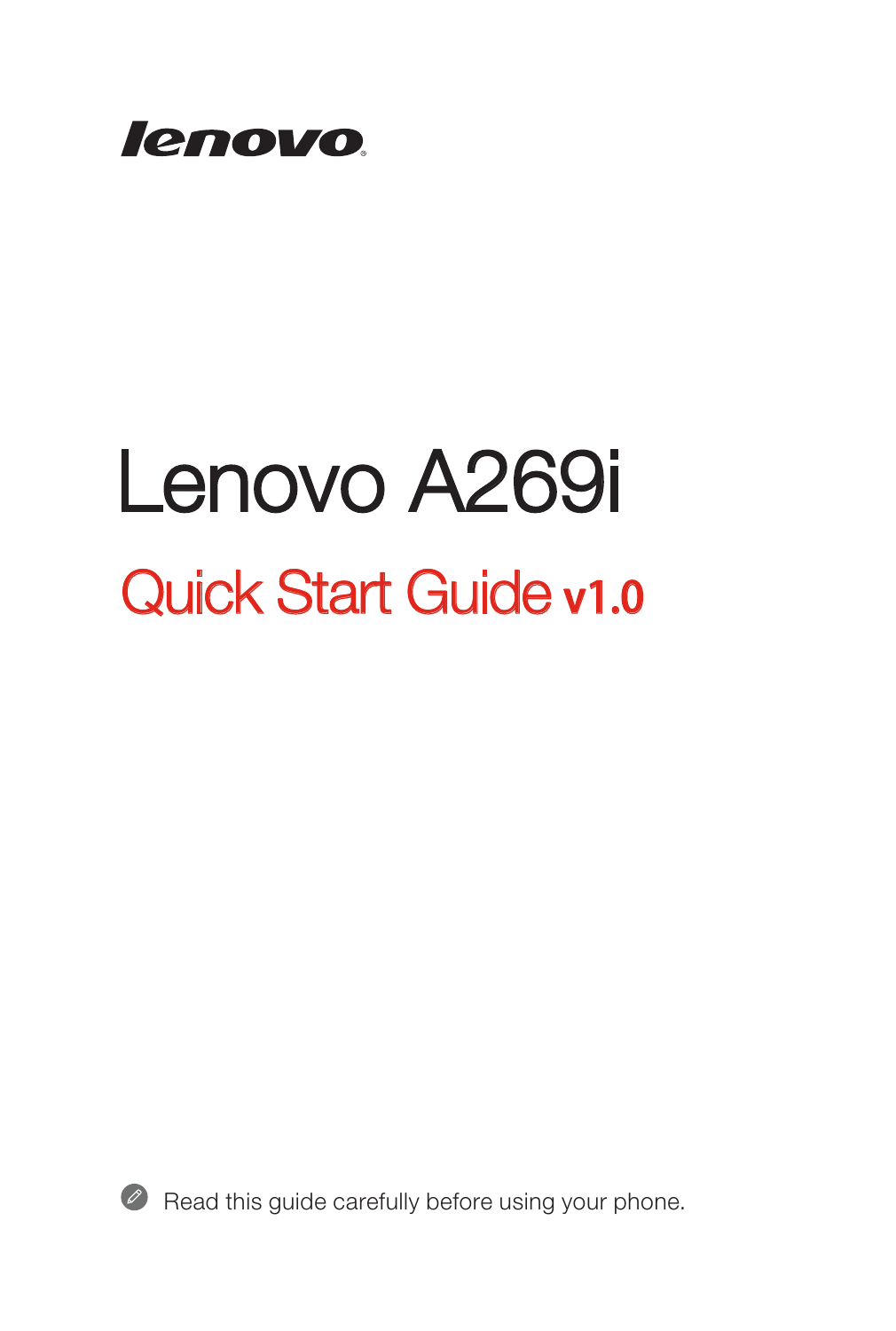#### Learn More

For "Regulatory Notices" and other useful manuals, please go to http://support.lenovo.com/.

#### Legal notices

Lenovo and the Lenovo logo are trademarks of Lenovo in the United States, other countries, or both.

Other company, product, or service names may be trademarks or service marks of others.

First Edition (September 2013) © Copyright Lenovo 2013.



Printed in China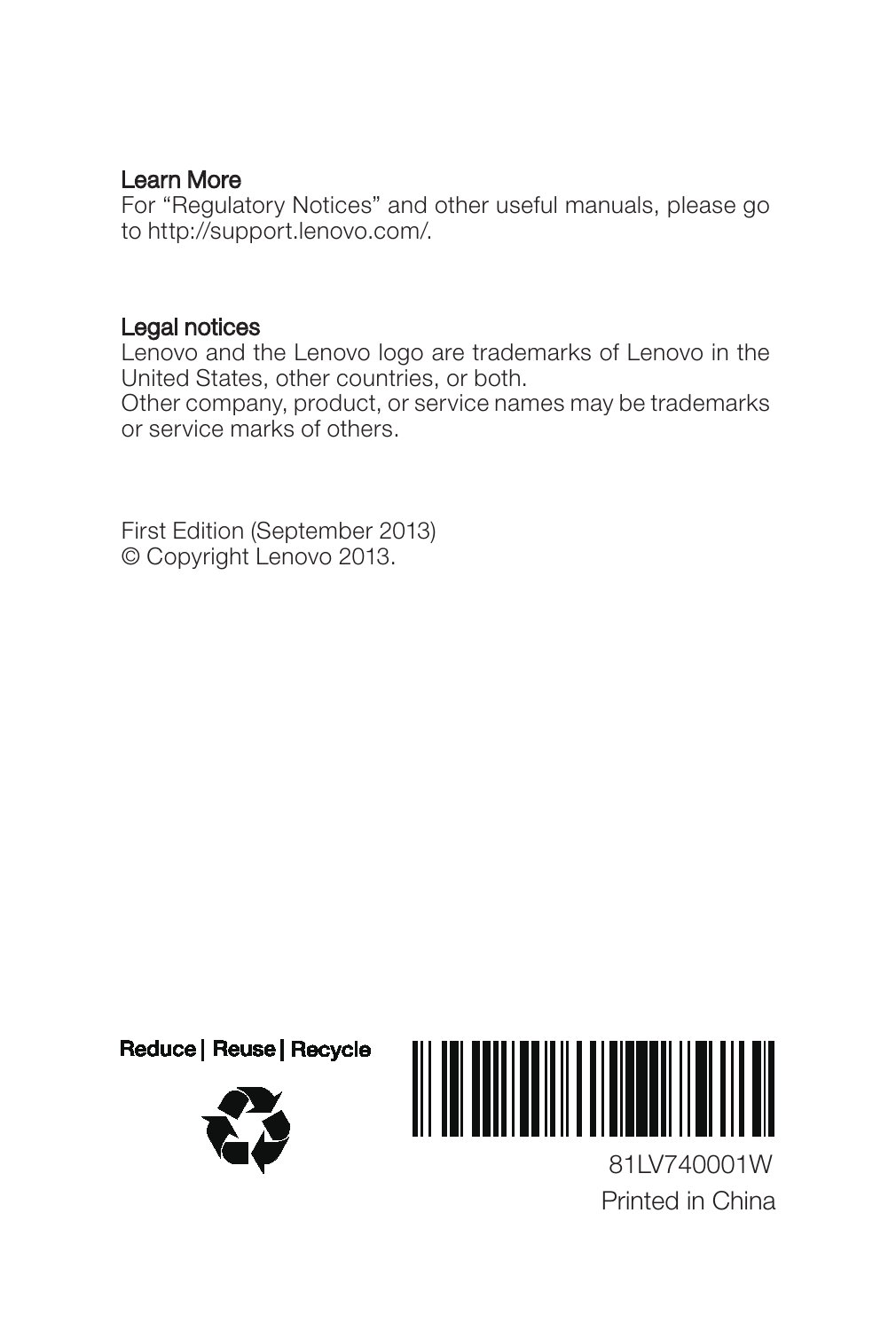### **Technical specifications**

Model and System

| <b>INIUUDI GIILI OYSLOI II</b><br>Model: Lenovo A269i                                                                          |               | System: Android Ginger Bread |
|--------------------------------------------------------------------------------------------------------------------------------|---------------|------------------------------|
| <sup>3</sup> Size and Weight<br>Height: 117mm<br>Weight: 111g                                                                  | Width: 62.5mm | Depth: 12.8mm                |
| <b>CPU and Capacity</b><br><b>CPU: MTK6572</b><br>Capacity: Dual core 1G                                                       |               |                              |
| Camera<br>Type: FF Rear Camera<br>Pixels: 2M                                                                                   |               |                              |
| <b>Power and Battery</b><br><sup>10</sup> Standby time: 450hrs<br>Battery: 1300mAh (Built-in rechargeable lithium-ion battery) |               |                              |
| <b>Display</b><br>Size: 3.5"<br>Resolution: HVGA                                                                               | LCD type: IPS | Screen: Multi-Touch display  |
| <b>Wireless Communication</b><br><sup>22</sup> Bluetooth 2.0                                                                   | WI AN         | WCDMA, GSM                   |



① Based on actual measurements. ② You must be within about 30 feet (10 meters) of a Bluetooth device for it to be connected to the phone.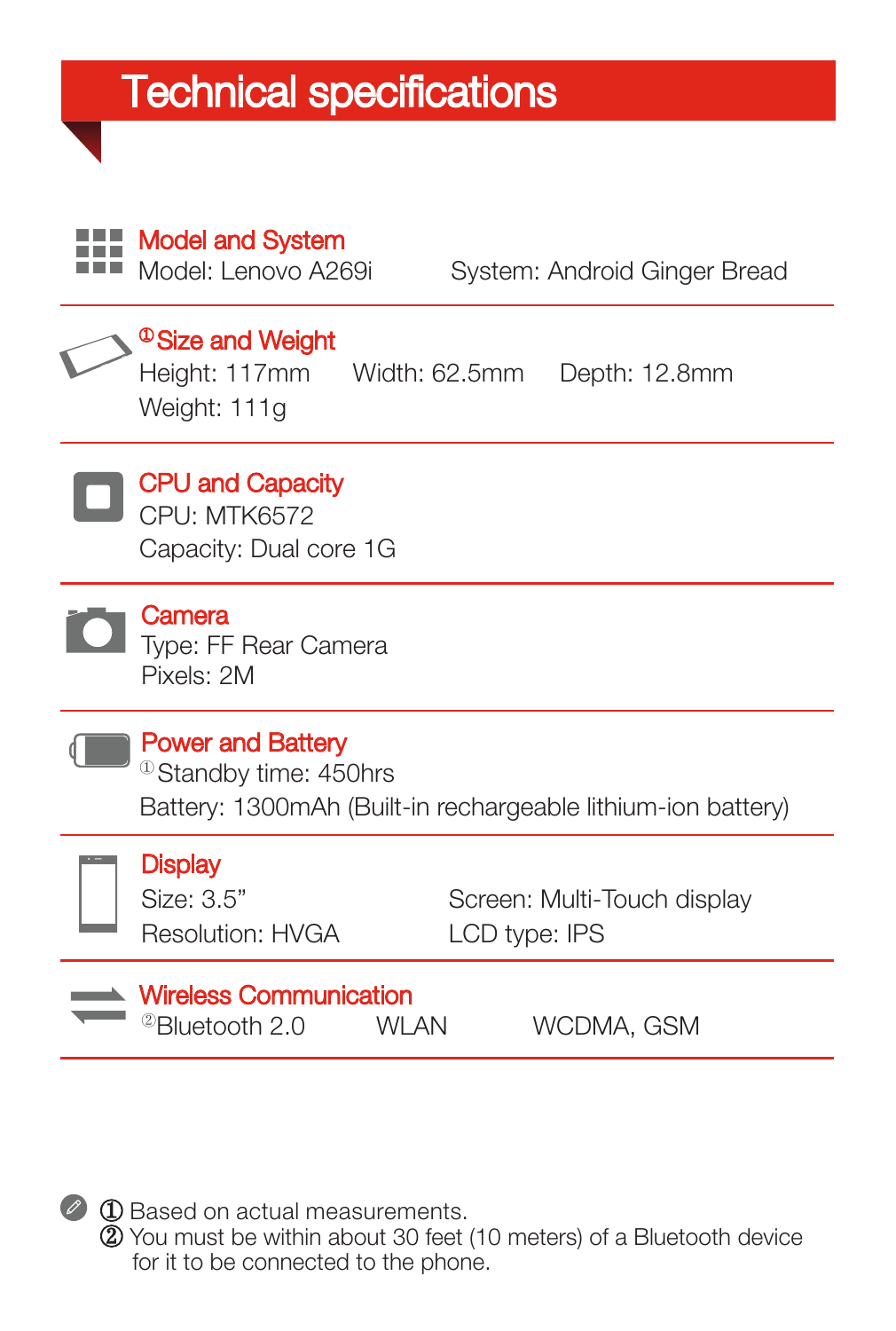### First glance

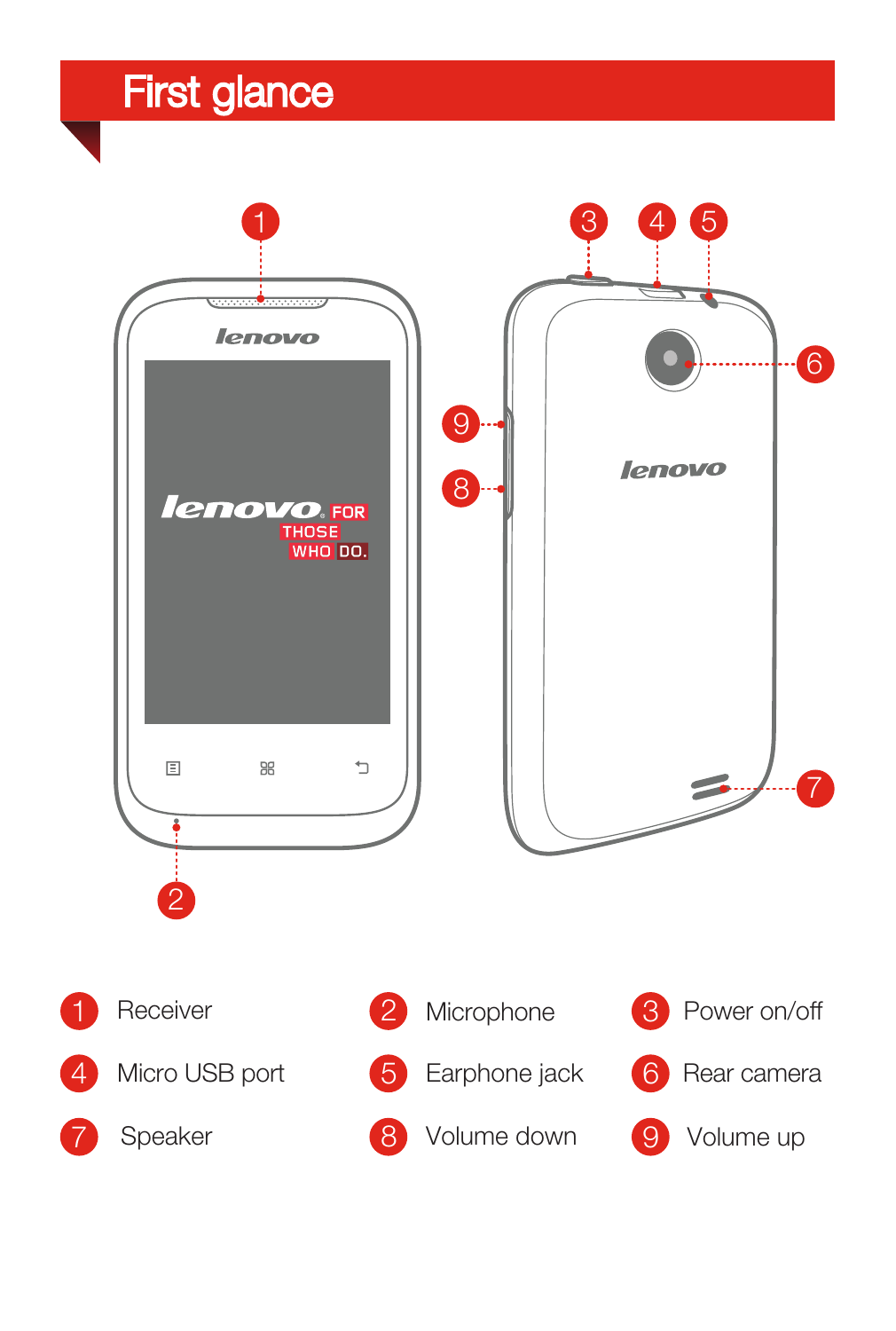## Installing the SIM card(s) and Memory card

A SIM card provided by your carrier is required in order to use cellular services. A microSD® card can be installed in the device to provide additional storage space for photos, videos, or other files.



- Step 1. Hook your fingertip under the back cover and then pry to open the back cover.
- Step 2. Remove the battery.
- Step 3. Install the SIM card(s) and memory card as shown in the illustration.
- Step 4. Replace the battery and the back cover.



explode.